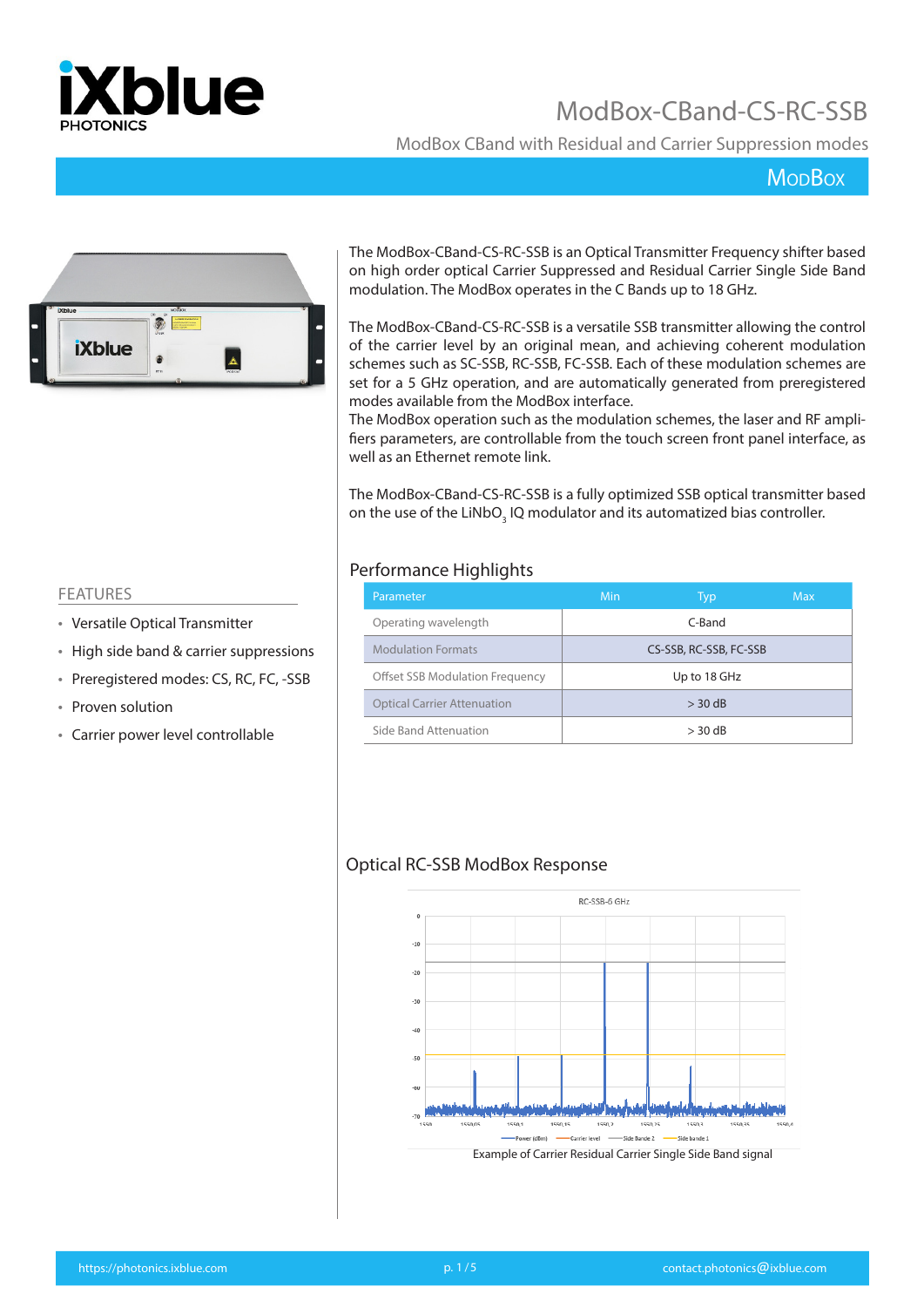

ModBox CBand with Residual and Carrier Suppression modes

**MopBox** 

#### Functional Block Diagram



The ModBox-CBand-CS-RC-SSB is designed around a set of Dual Parallel Mach-Zehnder Modulators, an automatic bias control circuitry and RF signal processing. The equipment operates with a user supplied RF signal. The ModBox embeds a high purity C-band tunable laser source.

The equipment incorporates an input RF coupler that splits the RF signal toward the I and Q sub-Mach-Zehnders RF input, tunable delay lines and RF driver. The carrier attenuation and the side band attenuation are depending on several factors including the RF power driven to the modulator, the RF power balance between the two sub-Mach-Zehnders, the wavelength of the optical signal, the frequency of the RF modulation signal and the I/Q phase shift (that one is set with the DC<sub>3</sub> voltage).

The ModBox will be fully preset with fine adjustments of the RF driver gain, delay line and DC<sub>3</sub> bias voltage in order to obtain the maximum extinction of the carrier and the side band at 1550 nm and 5 GHz.

The carrier power and the carrier attenuation levels can be adjusted indepedently by a VOA mean.

The ModBox-CBand-CS-RC-SSB is coming with 3 preset modes, for each of these modes, the remaining side band is frequency adjustable from the RF generator:

- CS-SSB: Carrier Suppression Single Side band. This mode generates only one side band.
- FC-SSB: Full Carrier Single Side band. This mode generates one side band and the carrier.
- RC-SSB: Residual Carrier Single Side band. This mode generates one side band and the carrier with equal amplitude.

The user has access to these operating modes from the front panel using the embedded computer software and / or remotely from a Graphical User Interface (GUI) that is provided.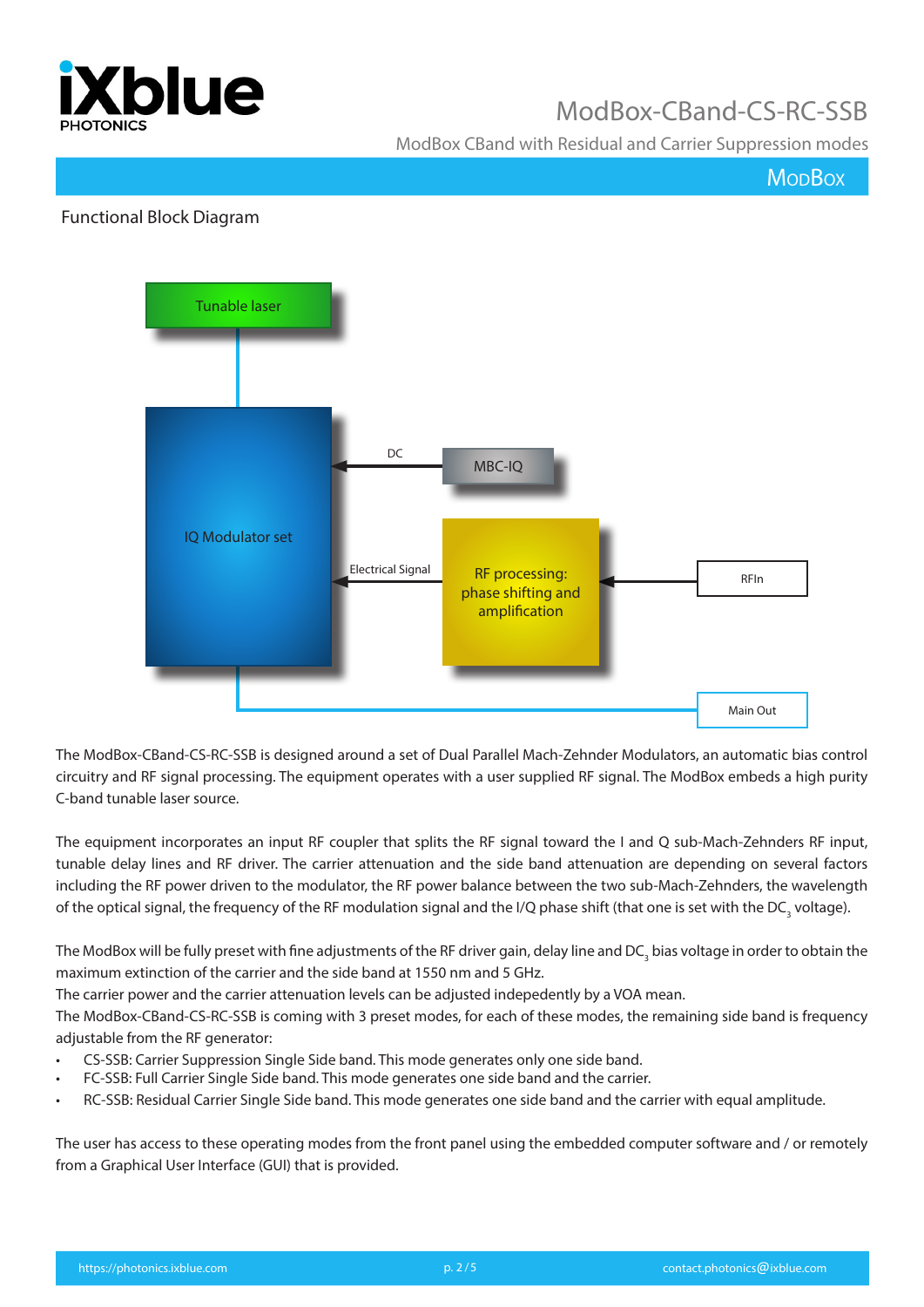

### ModBox CBand with Residual and Carrier Suppression modes

**MoDBox** 

### Electrical Input Specifications - User supplied, not a ModBox specification

| Parameter          | Symbol     | Condition                  | <b>Min</b>               | <b>Typ</b>               | <b>Max</b>               | <b>Unit</b> |
|--------------------|------------|----------------------------|--------------------------|--------------------------|--------------------------|-------------|
| Signal type        | $RF_{N}$   | $\overline{\phantom{0}}$   | <b>Sine</b>              |                          |                          |             |
| Level              | $V_{RFIN}$ | 50 $\Omega$ – Single ended | 200                      | 600                      | 1 0 0 0                  | mVpp        |
| Impedance Matching | $L_{RFIN}$ | $\overline{\phantom{a}}$   | $\overline{\phantom{a}}$ | 50                       | $\overline{\phantom{a}}$ | Ω           |
| Frequency          | $F_{RFIN}$ | $\overline{\phantom{0}}$   |                          | $\overline{\phantom{0}}$ | 18                       | GHz         |

### Optical Output Specifications

| Parameter                          | Symbol                   | Condition                 | Min                      | Typ                      | <b>Max</b>               | Unit  | <b>Test</b>              |
|------------------------------------|--------------------------|---------------------------|--------------------------|--------------------------|--------------------------|-------|--------------------------|
| Laser Mode of Operation            | $\overline{\phantom{a}}$ | L,                        |                          | CW, tunable              |                          |       | ٠                        |
| SSB mode control                   | $\overline{\phantom{a}}$ |                           |                          | Automatic bias control   |                          |       |                          |
| <b>Modulation formats</b>          | MF                       |                           |                          | CS-SSB, RC-SSB, FC-SSB   |                          | ٠     | OK                       |
| Operating wavelength               | $\lambda$                |                           | 1527.6                   | $\overline{\phantom{a}}$ | 1565.5                   | nm    | <b>OK</b>                |
| Linewidth                          | Δλ                       |                           | $\overline{\phantom{a}}$ | ÷,                       | 100                      | kHz   | ÷.                       |
| Relative intensity noise           | <b>RIN</b>               |                           | ٠                        |                          | $-145$                   | dB/Hz | ۰                        |
| Side Mode Suppression Ratio        | SMSR                     |                           | 40                       | 55                       | $\overline{a}$           | dB    | ٠                        |
| SSB output power                   | <b>SSB</b>               |                           | $\overline{\phantom{a}}$ | $-4$                     | $-3$                     | dBm   | <b>OK</b>                |
| Output power                       | Main Out                 | Max mode                  | $\overline{\phantom{a}}$ | 10                       | 11                       | dBm   | OK                       |
| Local oscillator output power      | Main Out                 |                           | $\sim$                   | 2                        | 3                        | dBm   | <b>OK</b>                |
| EO modulation bandwidth            | EO-BW                    |                           | 22                       | 25                       | $\overline{\phantom{0}}$ | GHz   | OK                       |
| Offset SSB Frequency               | <b>SSB</b>               |                           | $\mathbf{1}$             | 5                        | 18                       | GHz   | ÷                        |
| <b>Optical Carrier Attenuation</b> | <b>CS</b>                | Operation 5 GHz & 1550 nm | 30                       | 35                       | $\overline{a}$           | dB    | OK                       |
| CS stability                       | $\triangle$ CS           | Over 12 hours             | $\sim$                   | $\mathbf{1}$             | $\overline{\phantom{a}}$ | dBrms | <b>OK</b>                |
| Side Band Attenuation              | SSB                      | Operation 5 GHz & 1550 nm | 30                       | 35                       | ٠                        | dB    | OK                       |
| SSB stability                      | $\triangle$ SSB          | Over 12 hours             | $\overline{\phantom{a}}$ | $\mathbf{1}$             | $\overline{\phantom{a}}$ | dBrms | <b>OK</b>                |
| Polarisation extinction ratio      | PER                      |                           | 20                       | 23                       | $\overline{\phantom{0}}$ | dB    | $\overline{\phantom{a}}$ |
| Optical return loss                | <b>ORL</b>               |                           | 40                       |                          |                          | dB    |                          |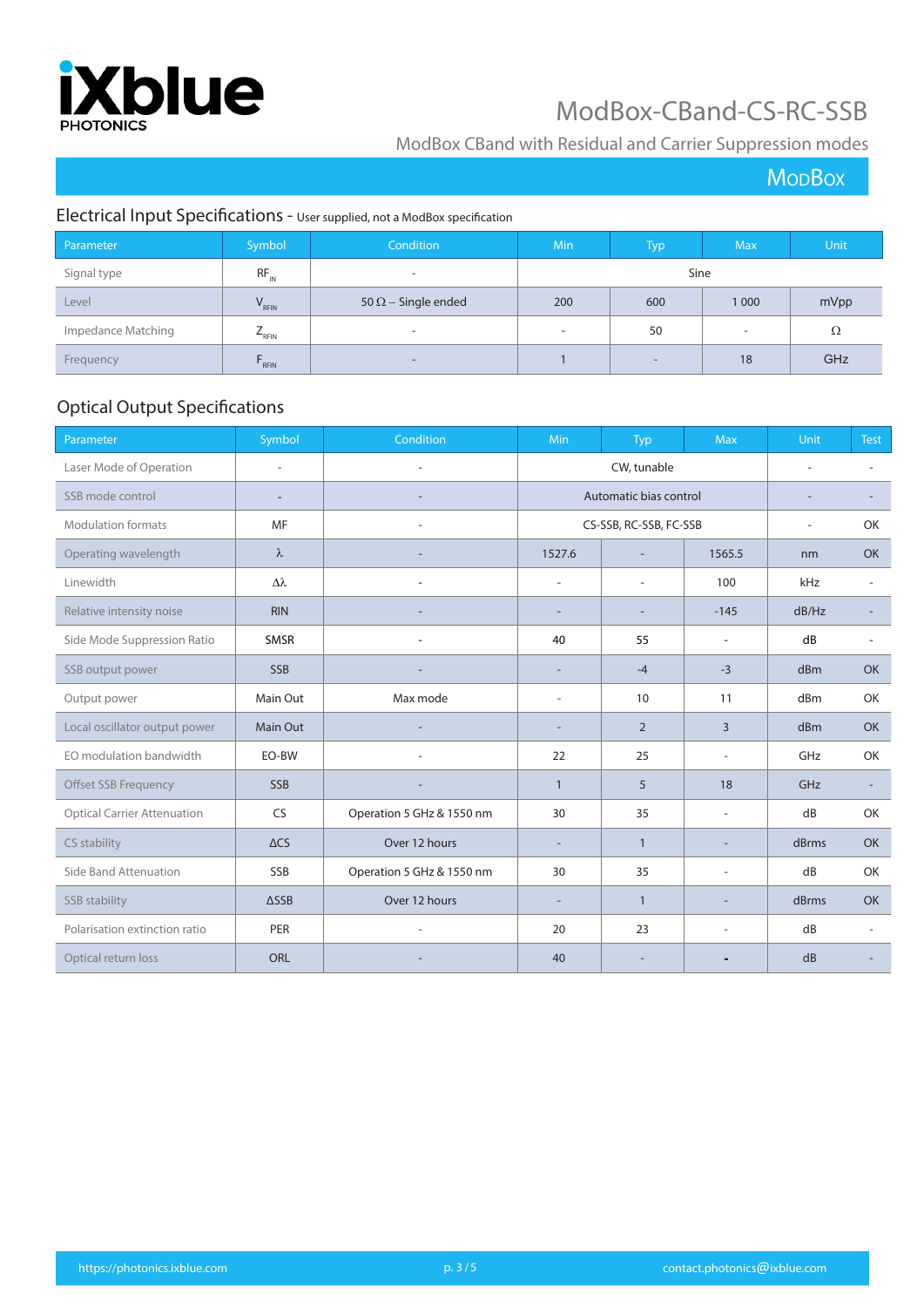

ModBox CBand with Residual and Carrier Suppression modes

## **MoDBox**

### ModBox Electrical and Optical Outputs

The following equipment was used to obtain below results :

- ModBox with built-in laser (not at full power)
- High resolution Apex model AP2081